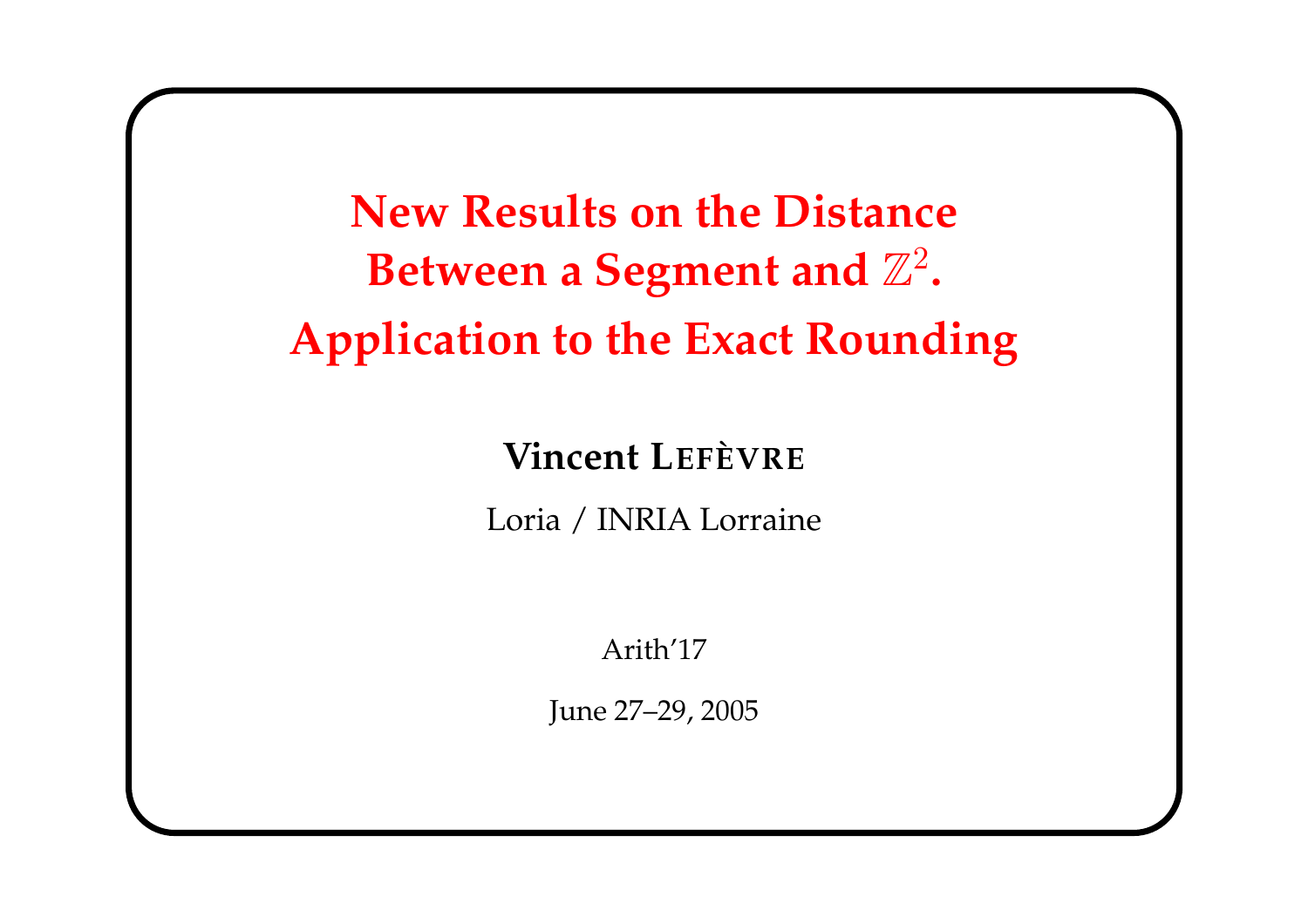## Introduction / Outline

1976: More general case (Hirschberg and Wong).

1997: Find a lower bound on the distance between a segment and  $\mathbb{Z}^2.$ <sup>I</sup> presented <sup>a</sup> first efficient algorithm (with low-level operations). Complex proof. In fact, exact distance on <sup>a</sup> larger domain.

- $\rightarrow$  A more geometrical and intuitive proof.
- $\rightarrow$  A variant/improvement of the algorithm.
- $\rightarrow$  Timings (comparisons of various forms of the algorithms).

 $\rightarrow$  Comparison with an implementation (wc1r22) of the SLZ algorithm (Arith'16).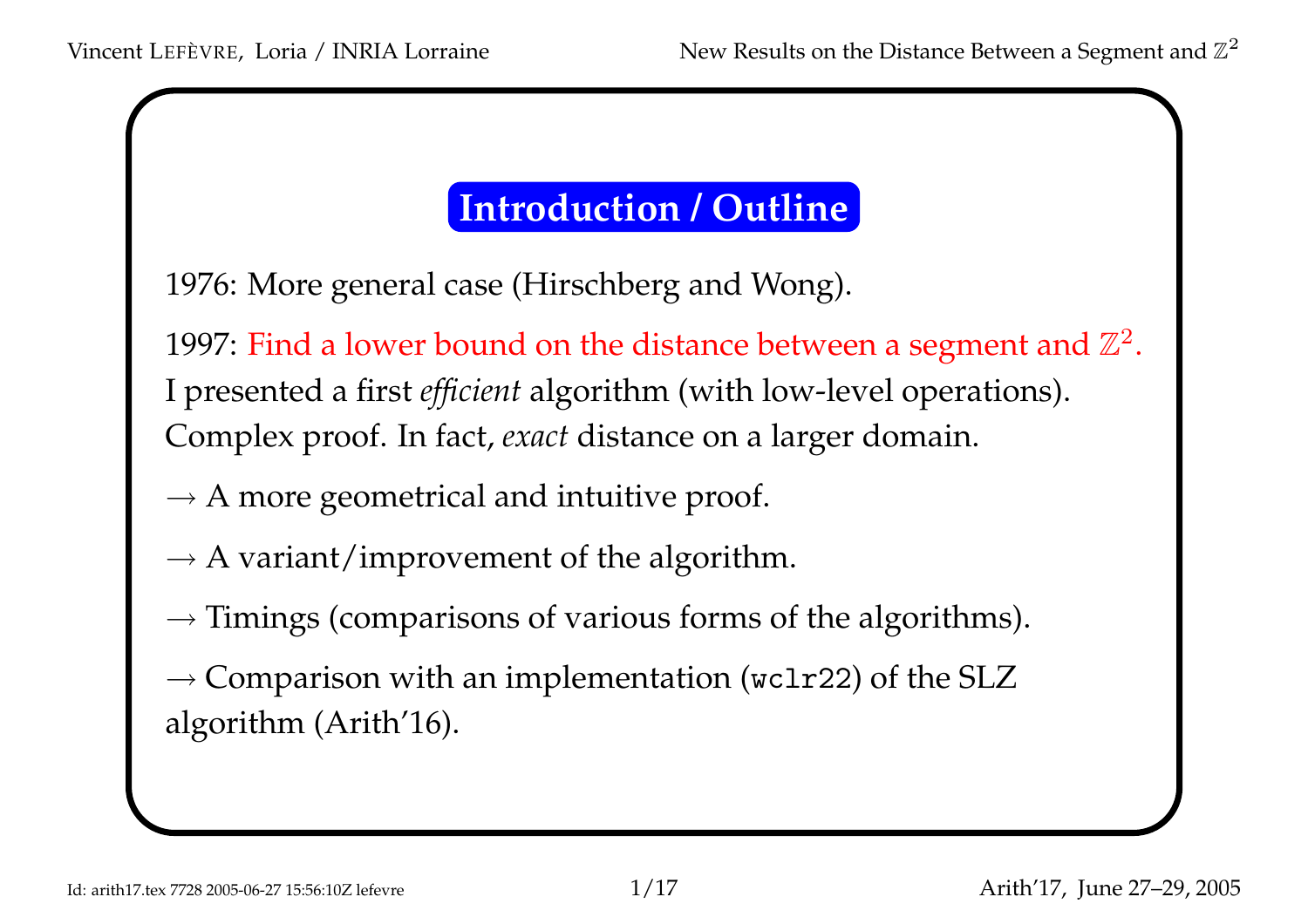## The Problem (Without Details)

**Goal:** the exhaustive test of the elementary functions for the TMD in <sup>a</sup> fixed precision (e.g., in double precision), i.e. "find the breakpoint numbers  $x$  such that  $f(x)$  is very close to a breakpoint number".

Breakpoint number: machine number or "half-machine number".

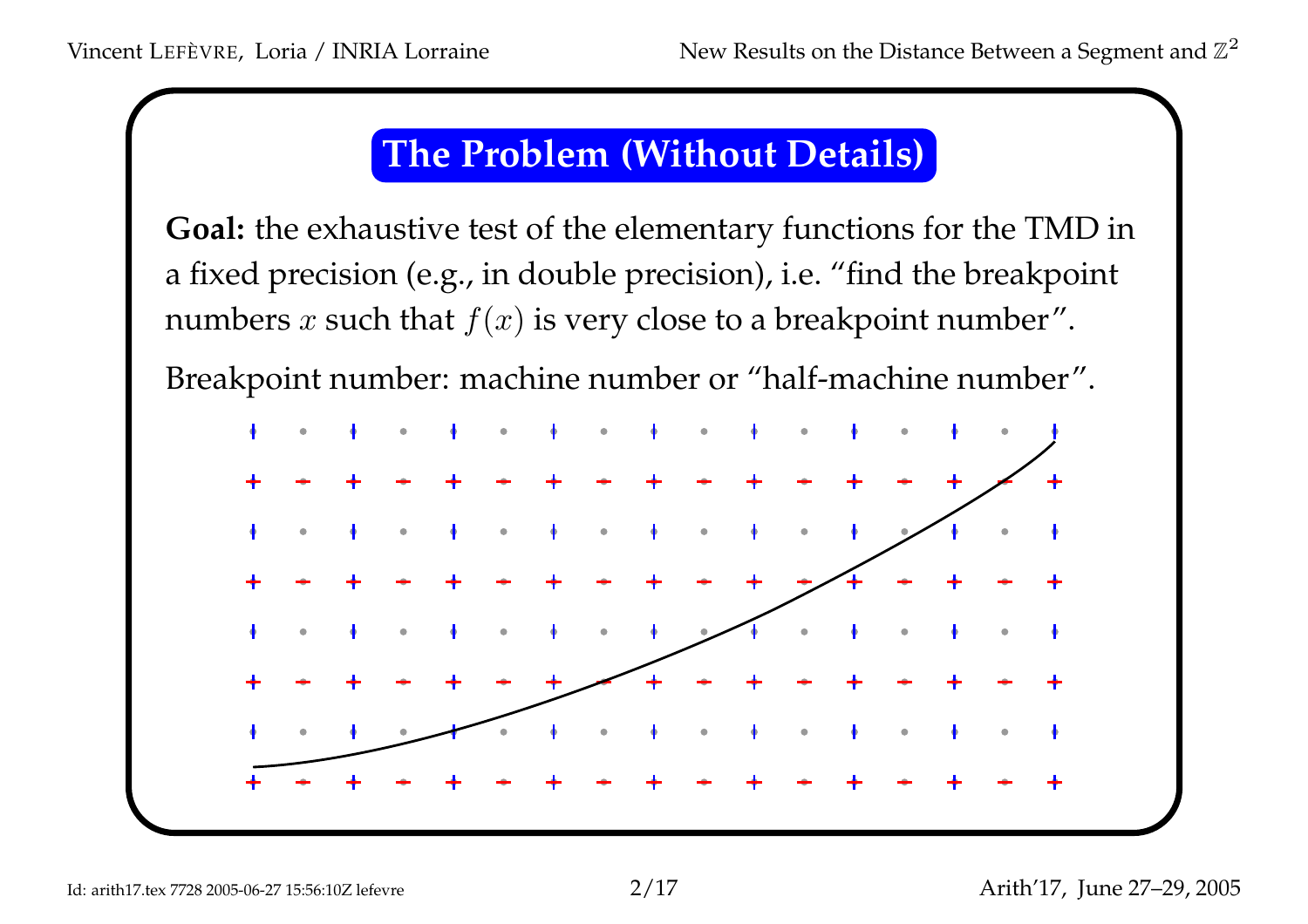In each interval:

- f approached by a polynomial of degree  $1 \rightarrow$  segment  $y = b ax$ .
- Multiplication of the coordinates by powers of  $2 \rightarrow \text{grid} = \mathbb{Z}^2$ .

One searches for the values  $n$  such that  $\{b-n.a\} < d_0$ , where  $a$ ,  $b$  and  $d_0$  are real numbers and  $n \in [\![ 0,N-1 ]\!]$ .

 $\{x\}$  denotes the positive fractional part of x.

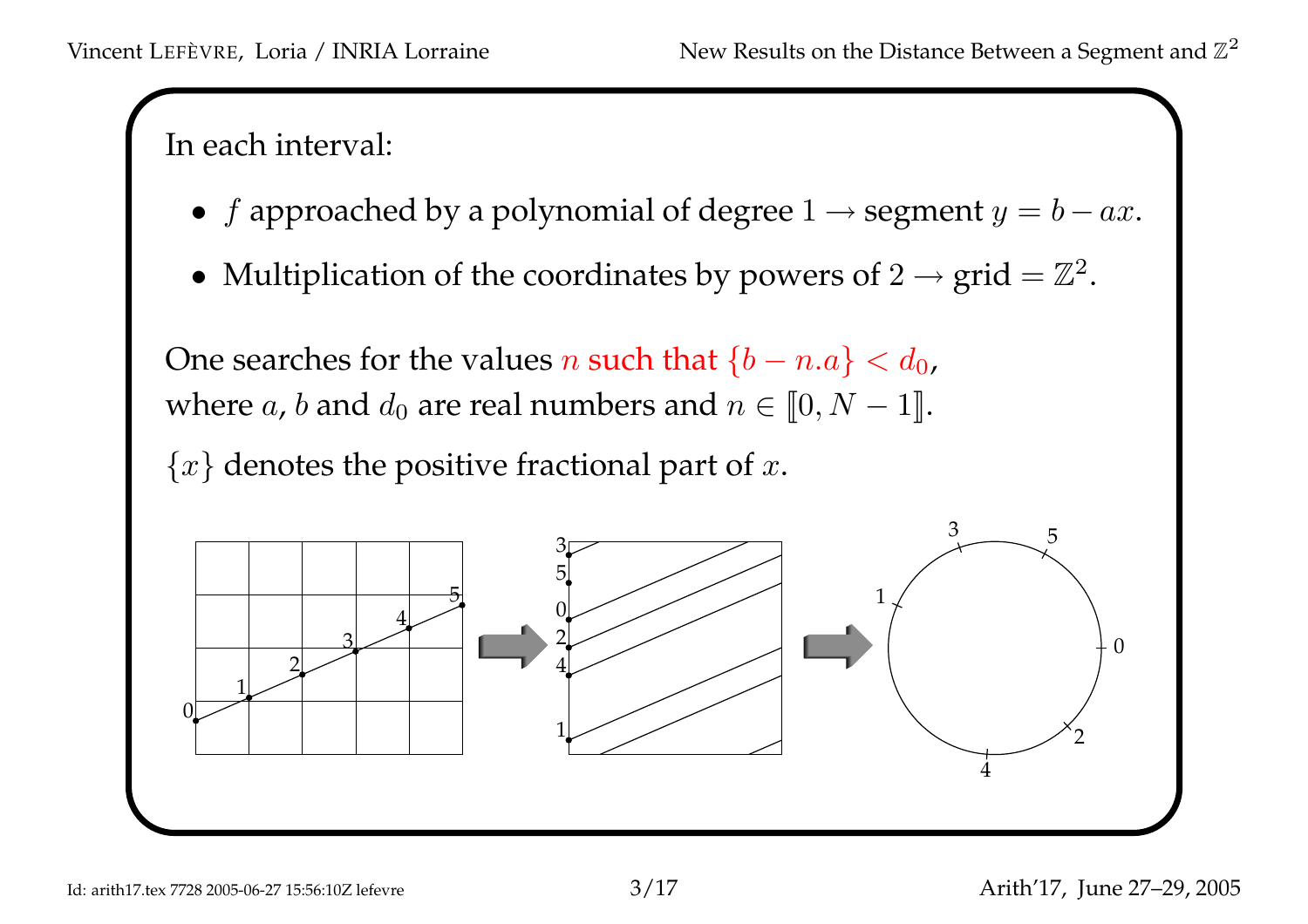- We chose <sup>a</sup> positive fractional par<sup>t</sup> instead of centered.  $\rightarrow$  An upward shift is taken into account in b and  $d_0$ .
- If  $a$  is rational, then the sequence 0.a, 1.a, 2.a, 3.a, ... (modulo 1) is periodical.
	- $\rightarrow$  This makes the theoretical analysis more difficult.
	- $\rightarrow$  In the proof, one assumes a irrational, or equivalently, a rational number <sup>+</sup> an arbitrary small irrational number.
	- But in the implementation,  $a$  is rational.
	- $\rightarrow$  Extension to rational numbers by continuity.
	- $\rightarrow$  Care has been taken with the inequalities (strict or not).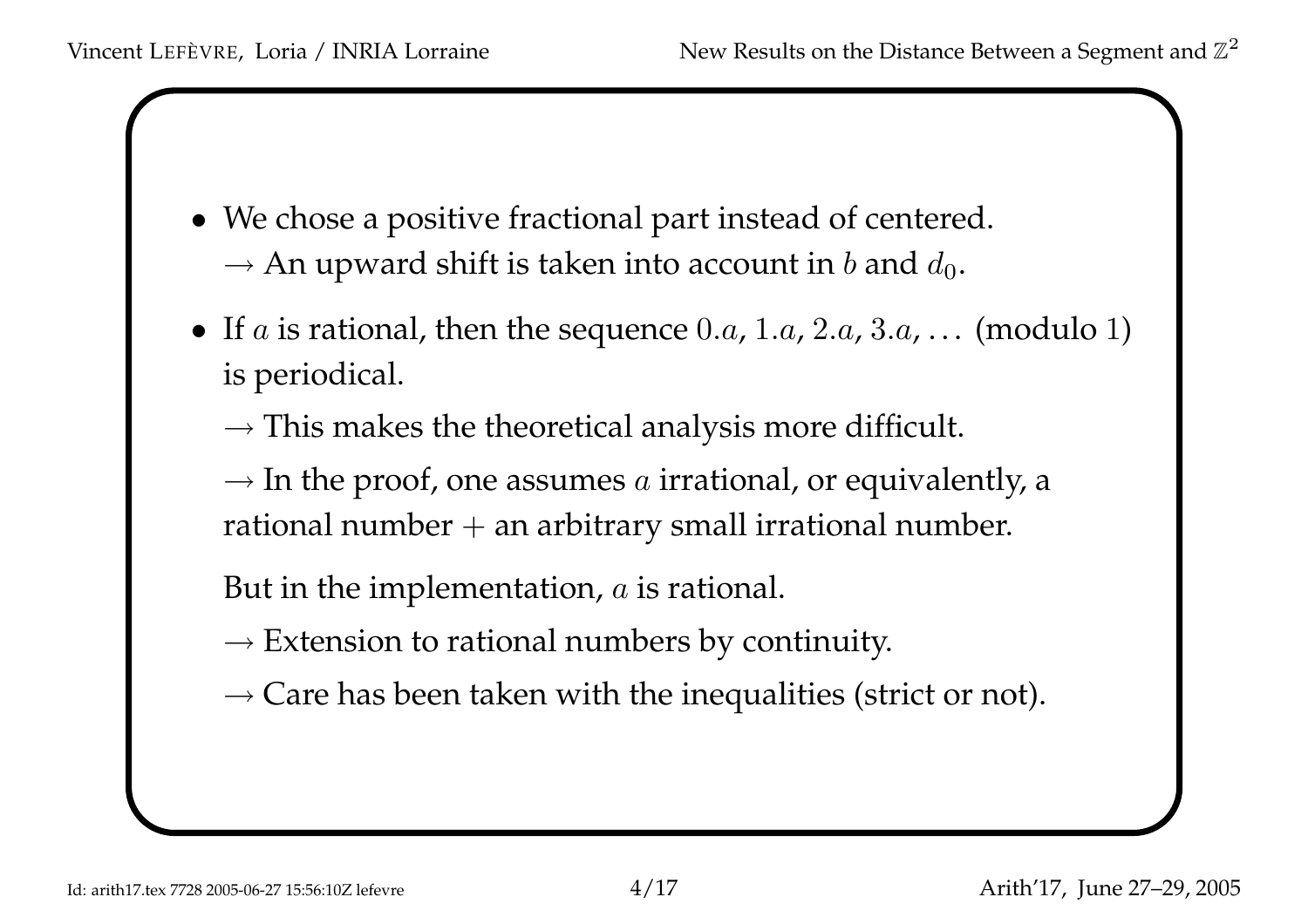#### Notations / Properties

Configuration properties to be proved by induction:

- Intervals  $x_0, x_1, \ldots, x_{u-1}$  of length  $x$ , where  $x_0$  is the left-most interval and  $x_r = x_0 + r.a$  (translation by  $r.a$  modulo 1).
- Intervals  $y_0, y_1, \ldots, y_{v-1}$  of length  $y$ , where  $y_0$  is the right-most interval and  $y_r = y_0 + r.a$  (translation by  $r.a$  modulo 1).
- Total number of points (or intervals):  $n = u + v$ .

Initial configuration:  $n=2$ ,  $u=v=1.$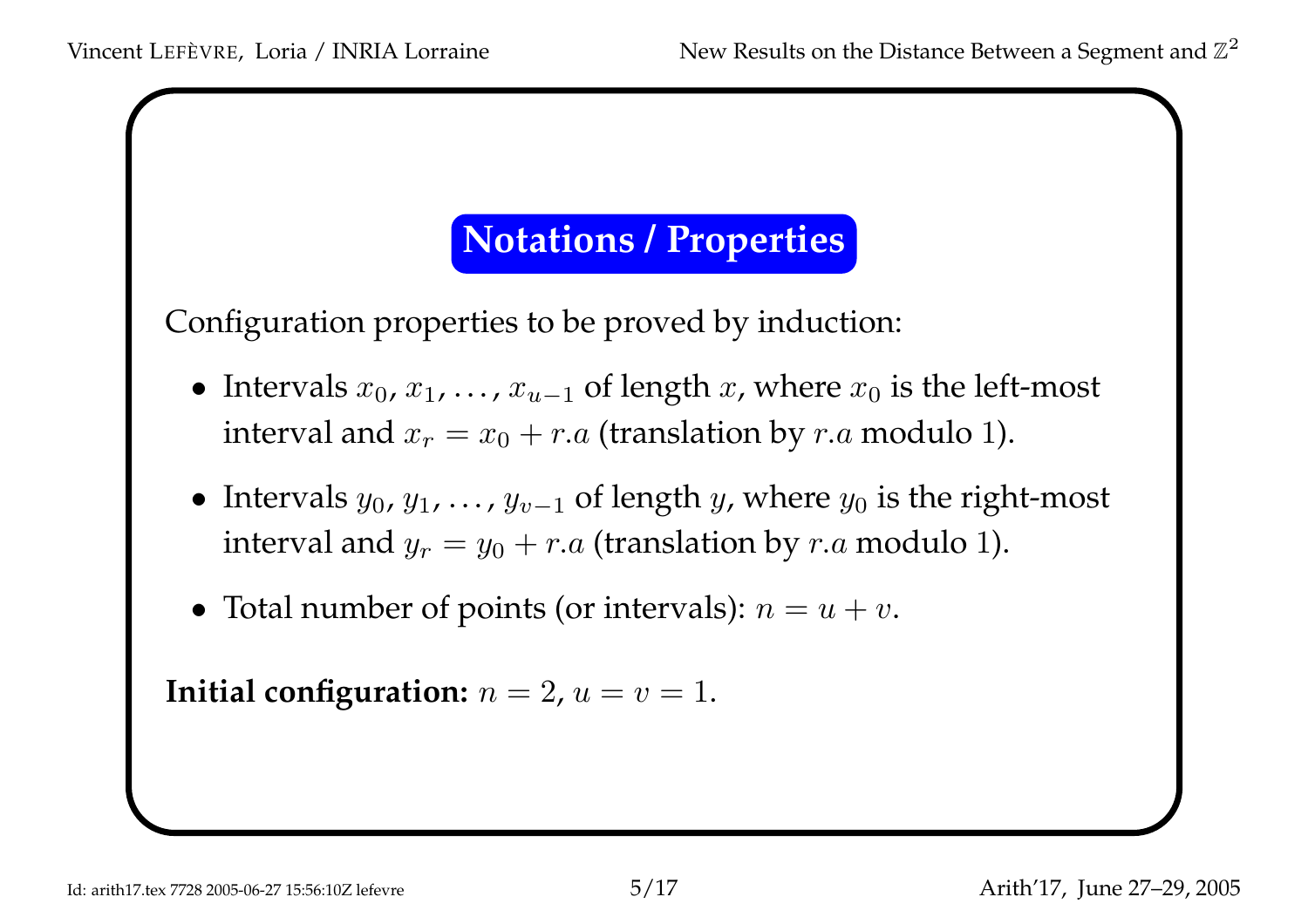#### From <sup>a</sup> Configuration to the Next One

- Since  $a$  is irrational,  $n.a$  is strictly between 2 points of smaller indices, one of which, denoted  $r$  is non zero.
- Therefore the points of indices  $r-1$  and  $n-1$  (obtained by a translation) are adjacent, and their distance  $\ell$  is either  $x$  or  $y.$  $\rightarrow$  Same distance  $\ell$  between the points of indices  $r$  and  $n$ .
- Thus the new point *n* splits an interval of length  $h = \max(x, y)$ into 2 intervals of respective lengths  $\ell = \min(x, y)$  and  $h - \ell.$
- The length  $h \ell$  is new, therefore the corresponding interval does not have an inverse image (i.e. by adding  $-a$ ).
- Therefore this interval has as <sup>a</sup> boundary point of index 0.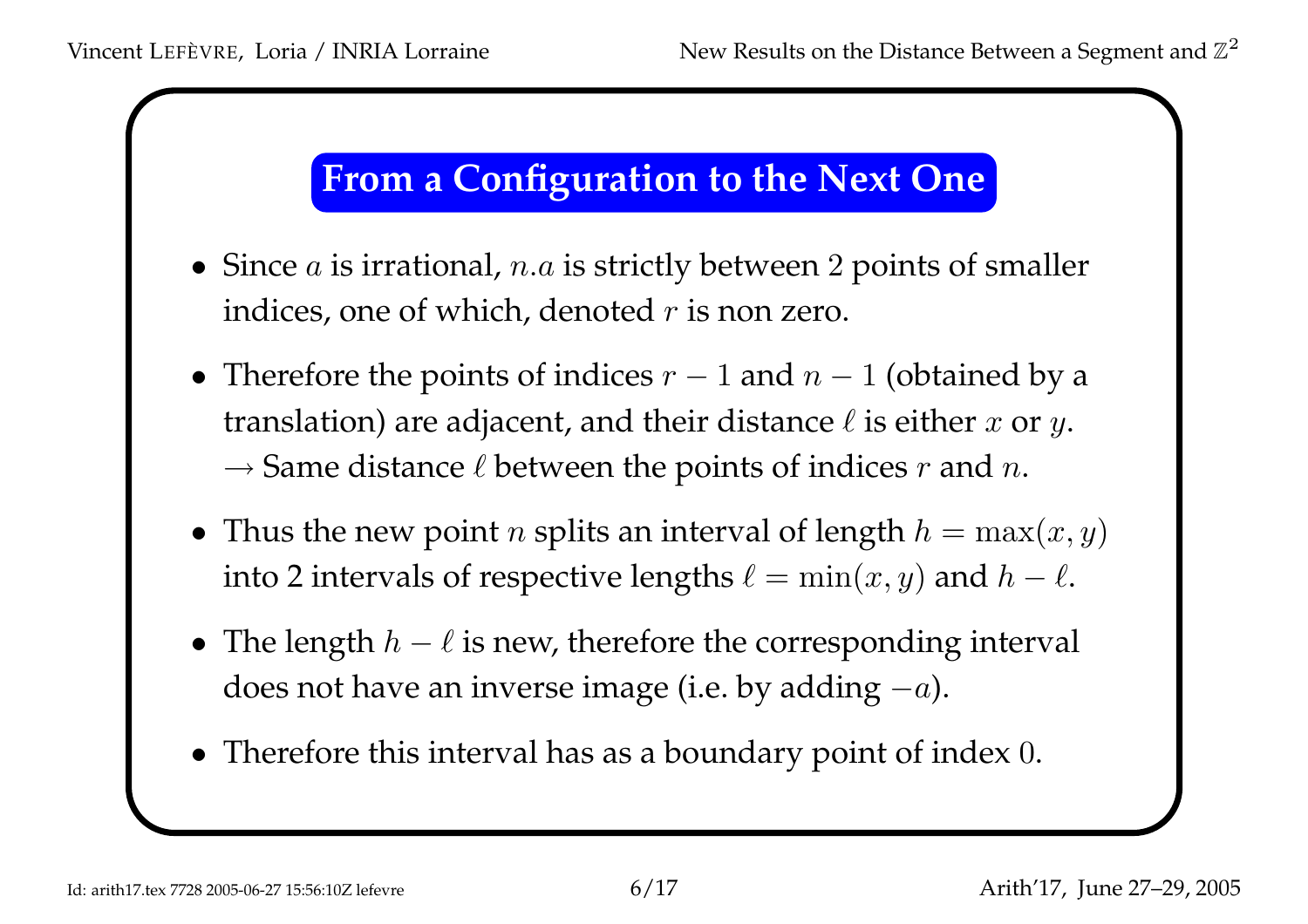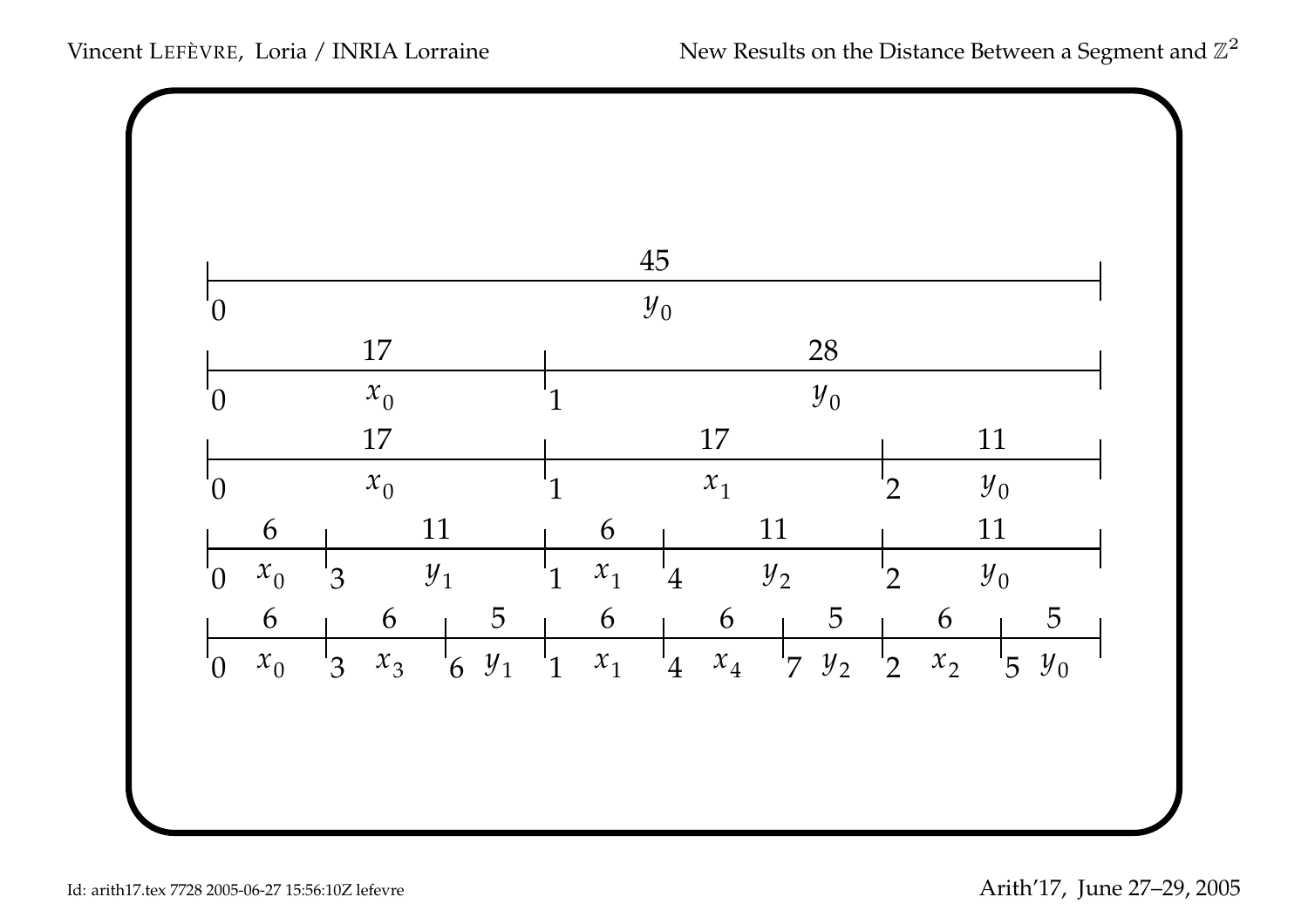$\rightarrow$  As a consequence, the point of index n is completely determined. The other intervals of length  $h$  will be split in the same way, one after the other with increasing indices (translations by  $a$ ).

- Indices of the intervals of length  $h \ell$ : these are the indices of the corresponding intervals of length  $h.$
- Indices of the intervals of length  $\ell$ : assume that  $\ell = x$  (same reasoning for  $\ell = y$ ); the first interval of length  $x$  is obtained by a translation of an old interval of length  $x$  (as shown in previous slide), necessarily  $x_{u-1}$  (the last one) since the image of  $x_{i-1}$  is  $x_i$ for all  $i < u$ . Thus this interval is  $x_u$  and we have  $x_u = x_0 + u.a.$ The next intervals:  $x_{u+1}$ ,  $x_{u+2}$ , etc.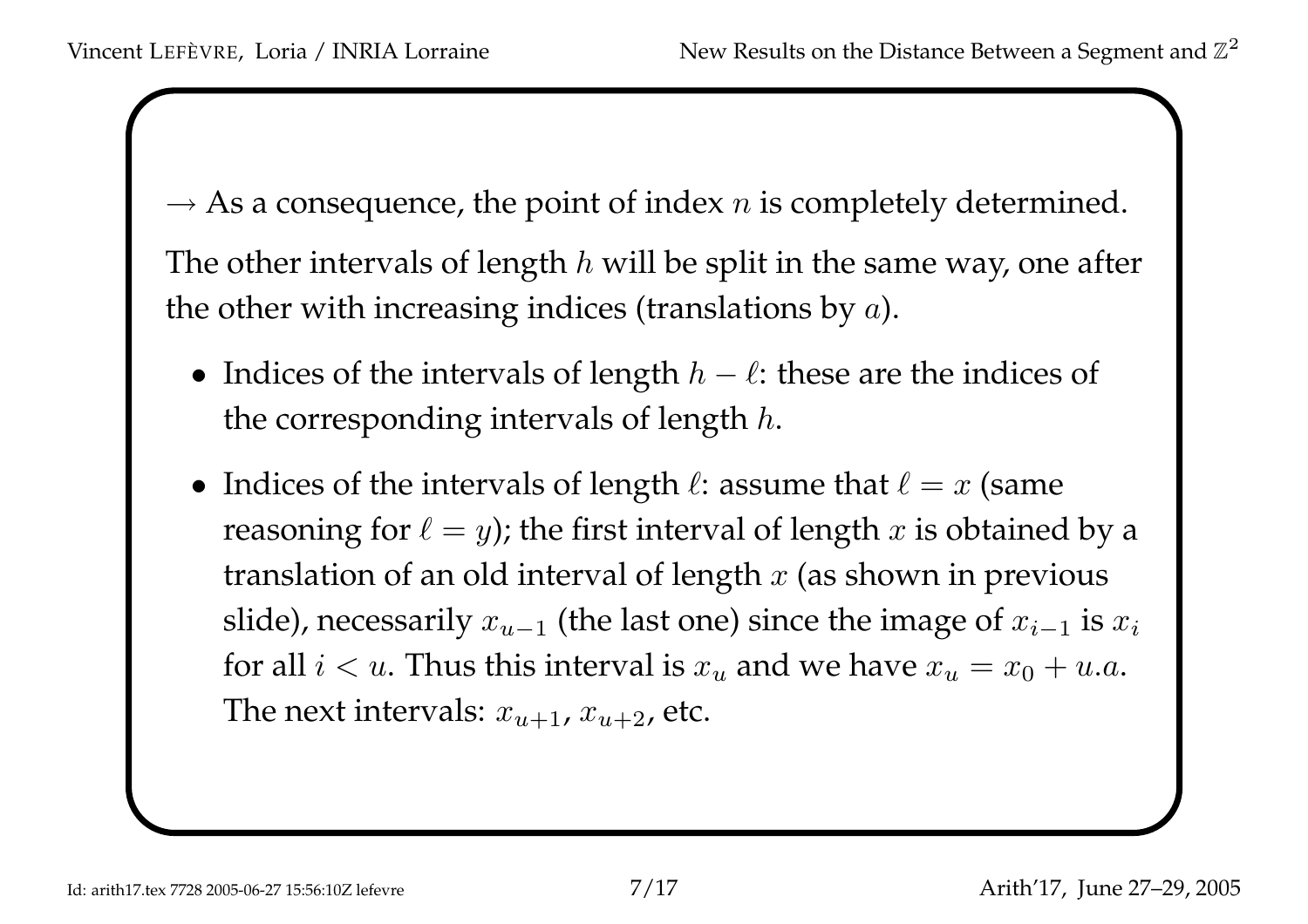# Algorithms

Basic algorithm (1997): returns a lower bound on  $\{b-n.a\}$  (in our context,  $\geqslant d_0$  in most cases, allowing to immediately conclude that there are no points such that  $\{b-n.a\} < d_0$ ).

New algorithm (mentioned in 1998): returns the index  $n < N$  of the first point such that  $\{b-n.a\} < d_0$ , otherwise any value  $\geqslant N$  if there are no such points.

We are interested only in the position of  $b$  amongst the other points.  $\rightarrow$  Just keep the necessary data...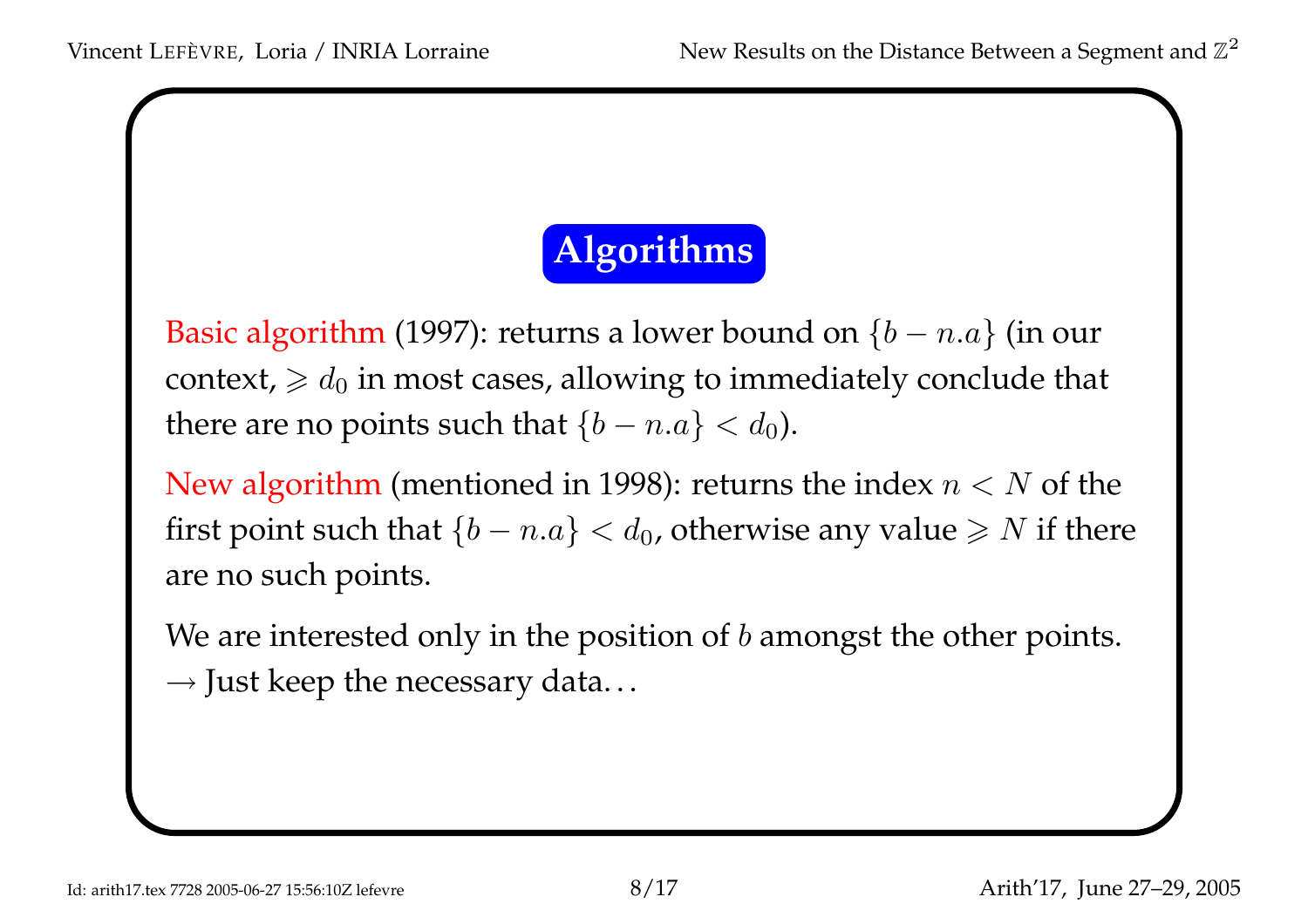#### The necessary data:

- lengths  $x$  and  $y$ , numbers  $u$  and  $v$  of these intervals;
- $\bullet\,$  a binary value saying whether  $b$  is in an interval of length  $x$  or  $y$ ;
- the index  $r$  of this interval (new algorithm only);
- the distance  $d$  between  $b$  and the lower boundary of this interval.

Immediate consequence of the properties:

- The lower boundary of an interval  $x_r$  has index  $r$ .
- The lower boundary of an interval  $y_r$  has index  $u + r$ .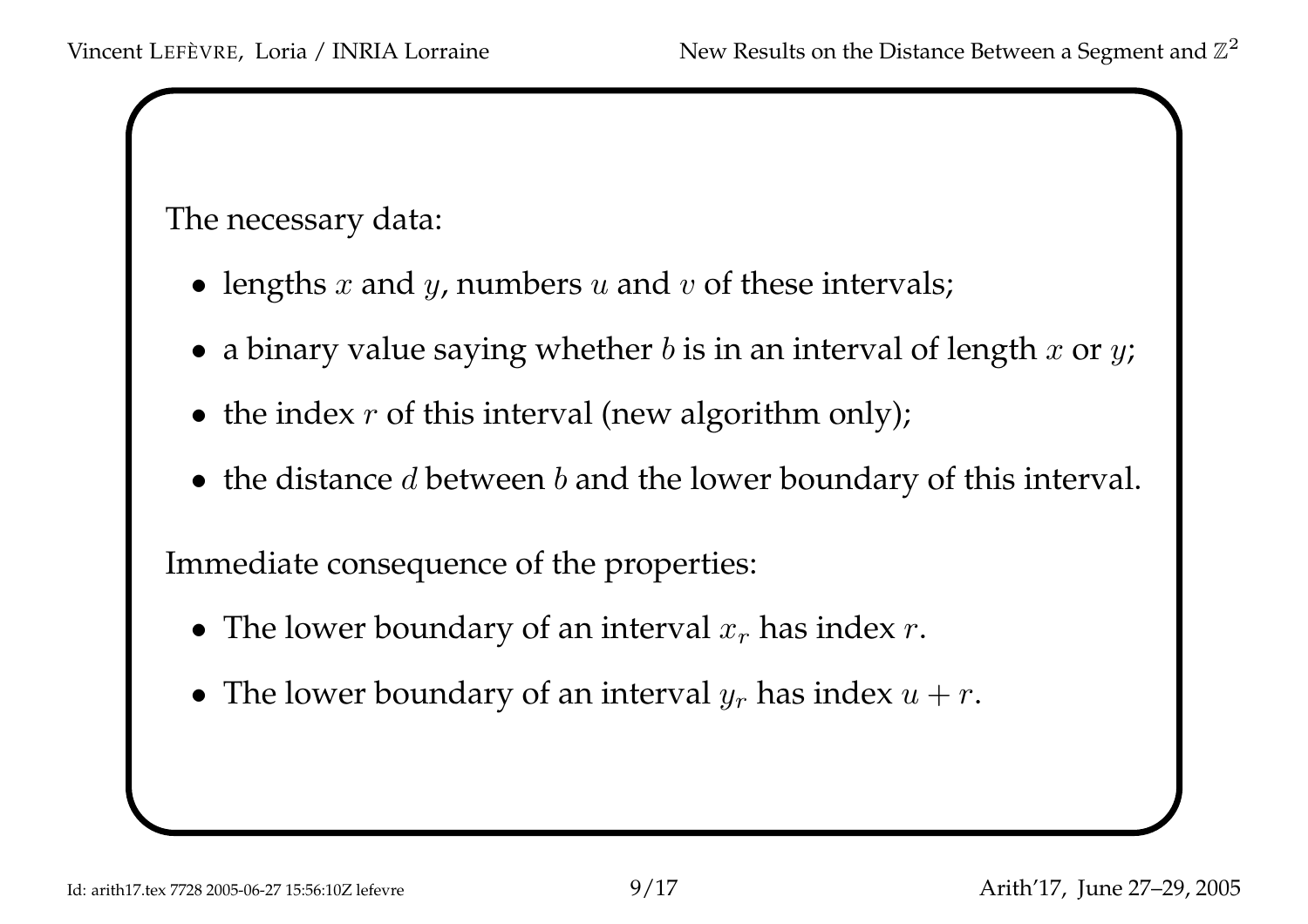#### Algorithm (Subtractive Version)

Initialization:  $x = \{a\}$ ;  $y = 1 - \{a\}$ ;  $d = \{b\}$ ;  $u = v = 1$ ;  $r = 0$ ;

if  $(d < d_0)$  return  $0$ 

#### Unconditional loop:

\n
$$
\text{if } (d < x)
$$
\n

\n\n
$$
\text{while } (x < y)
$$
\n

\n\n
$$
\text{if } (u + v \geq N) \text{ return } N
$$
\n

\n\n
$$
\text{if } (u + v \geq N) \text{ return } N
$$
\n

\n\n
$$
\text{if } (u + v \geq N) \text{ return } N
$$
\n

\n\n
$$
\text{if } (u + v \geq N) \text{ return } N
$$
\n

\n\n
$$
\text{if } (u + v \geq N) \text{ return } N
$$
\n

\n\n
$$
\text{if } (u + v \geq N) \text{ return } N
$$
\n

\n\n
$$
\text{if } (u + v \geq N) \text{ return } N
$$
\n

\n\n
$$
\text{if } (u + v \geq N) \text{ return } N
$$
\n

\n\n
$$
\text{if } (u + v \geq N) \text{ return } N
$$
\n

\n\n
$$
\text{if } (u + v \geq N) \text{ return } N
$$
\n

\n\n
$$
\text{if } (u + v \geq N) \text{ return } N
$$
\n

\n\n
$$
\text{if } (u + v \geq N) \text{ return } N
$$
\n

\n\n
$$
\text{if } (u + v \geq N) \text{ return } N
$$
\n

\n\n
$$
\text{if } (u + v \geq N) \text{ return } N
$$
\n

\n\n
$$
\text{if } (d < x) \text{ return } x = r + u;
$$
\n

\n\n
$$
\text{if } (d < x) \text{ return } x = r + u;
$$
\n

\n\n
$$
\text{if } (d < x) \text{ return } x = r + u;
$$
\n

\n\n
$$
\text{if } (d < x) \text{ return } x = r + u;
$$
\n

\n\n
$$
\text{if } (d < x) \text{ return } x = r + u;
$$
\n

\n\n
$$
\text{if } (d <
$$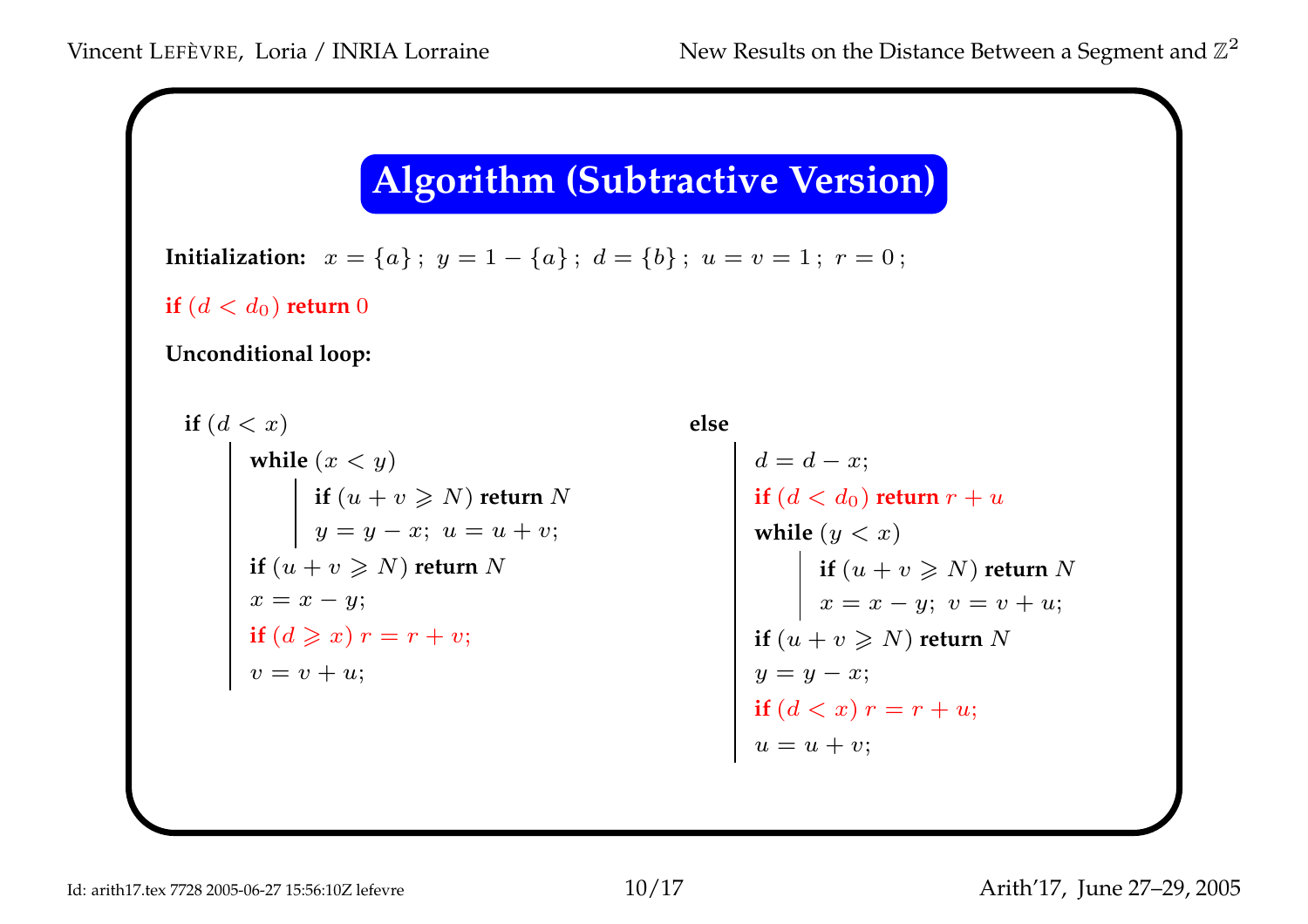## Timings: Notations

• Option  $c = k$ : subtractions are replaced by a single division when one needs to do at least  $2^k$  subtractions without modifying the value  $d$  (—: subtractive algorithm only).

|  |  | Algo selection: |
|--|--|-----------------|
|--|--|-----------------|

|           |       | $1 = 3$ | W     | old w |
|-----------|-------|---------|-------|-------|
| default   | basic | basic   | basic | new   |
| if failed | naive | split   | new   |       |
| if failed |       | naive   |       |       |

8-split: the interval is split into  $2^3=8$  subintervals and the basic algorithm is tried again.

Tests on <sup>a</sup> <sup>2</sup> GHz AMD Opteron (at MEDICIS).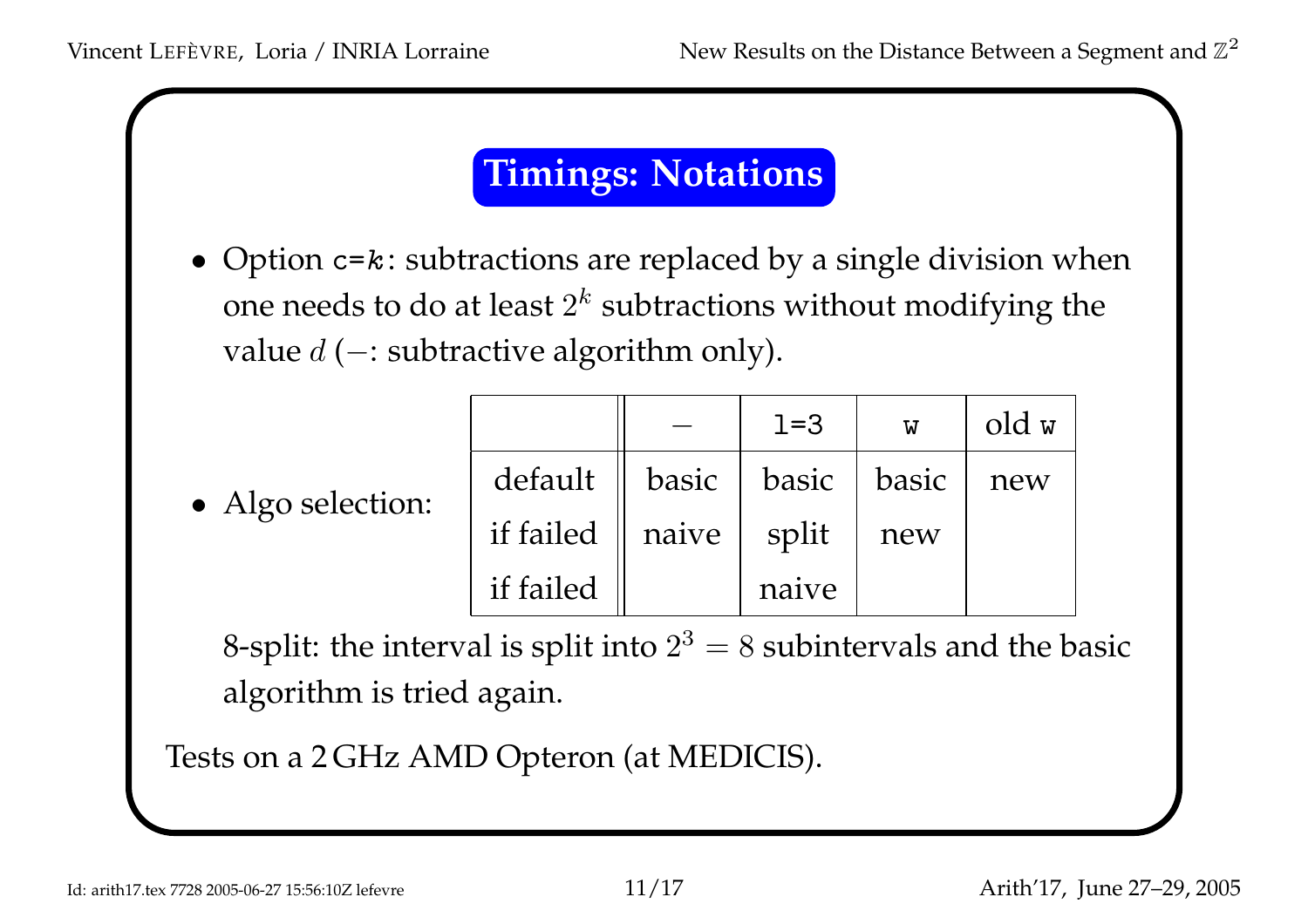|                |       |                       | $\exp x$ , exponent 0     |         |                       | $2^x$ , exponent 0 |                           |         |  |
|----------------|-------|-----------------------|---------------------------|---------|-----------------------|--------------------|---------------------------|---------|--|
| $\mathsf{C}$   |       | $1=3$                 | W                         | old w   |                       | $1=3$              | $\boldsymbol{\mathrm{W}}$ | old w   |  |
| $\overline{0}$ | 42.30 | 35.46                 | 35.26                     | (39.22) | 37.83                 | 32.95              | 32.82                     | (49.24) |  |
| $\mathbf 1$    | 26.32 | 19.27                 | 19.09                     | (18.40) | 23.83                 | 18.72              | 18.67                     | (20.45) |  |
| 3              | 24.09 | 16.82                 | 16.85                     | (16.67) | 22.21                 | 16.96              | 17.04                     | (18.79) |  |
| $\overline{5}$ | 24.47 | 17.29                 | 17.29                     | (16.76) | 23.23                 | 18.03              | 18.08                     | (19.04) |  |
|                | 21.54 | 14.23                 | 14.26                     | (15.38) | 21.68                 | 16.42              | 16.52                     | (18.36) |  |
|                |       | $\sin x$ , exponent 0 |                           |         | $\cos x$ , exponent 0 |                    |                           |         |  |
| $\mathbf C$    |       | $1=3$                 | $\boldsymbol{\mathrm{W}}$ | old w   |                       | $1=3$              | $\overline{\mathbf{W}}$   | old w   |  |
| $\overline{0}$ | 40.24 | 31.72                 | 31.67                     | (42.88) | 39.08                 | 33.52              | 33.51                     | (36.04) |  |
| $\mathbf 1$    | 28.28 | 19.52                 | 19.49                     | (19.58) | 25.87                 | 20.10              | 20.18                     | (19.61) |  |
| 3              | 26.41 | 17.54                 | 17.55                     | (17.72) | 22.76                 | 16.93              | 17.08                     | (17.11) |  |
| $\overline{5}$ | 27.15 | 18.36                 | 18.32                     | (17.55) | 23.15                 | 17.29              | 17.47                     | (17.24) |  |
|                | 23.71 | 14.74                 | 14.85                     | (16.11) | 19.99                 | 14.12              | 14.30                     | (15.20) |  |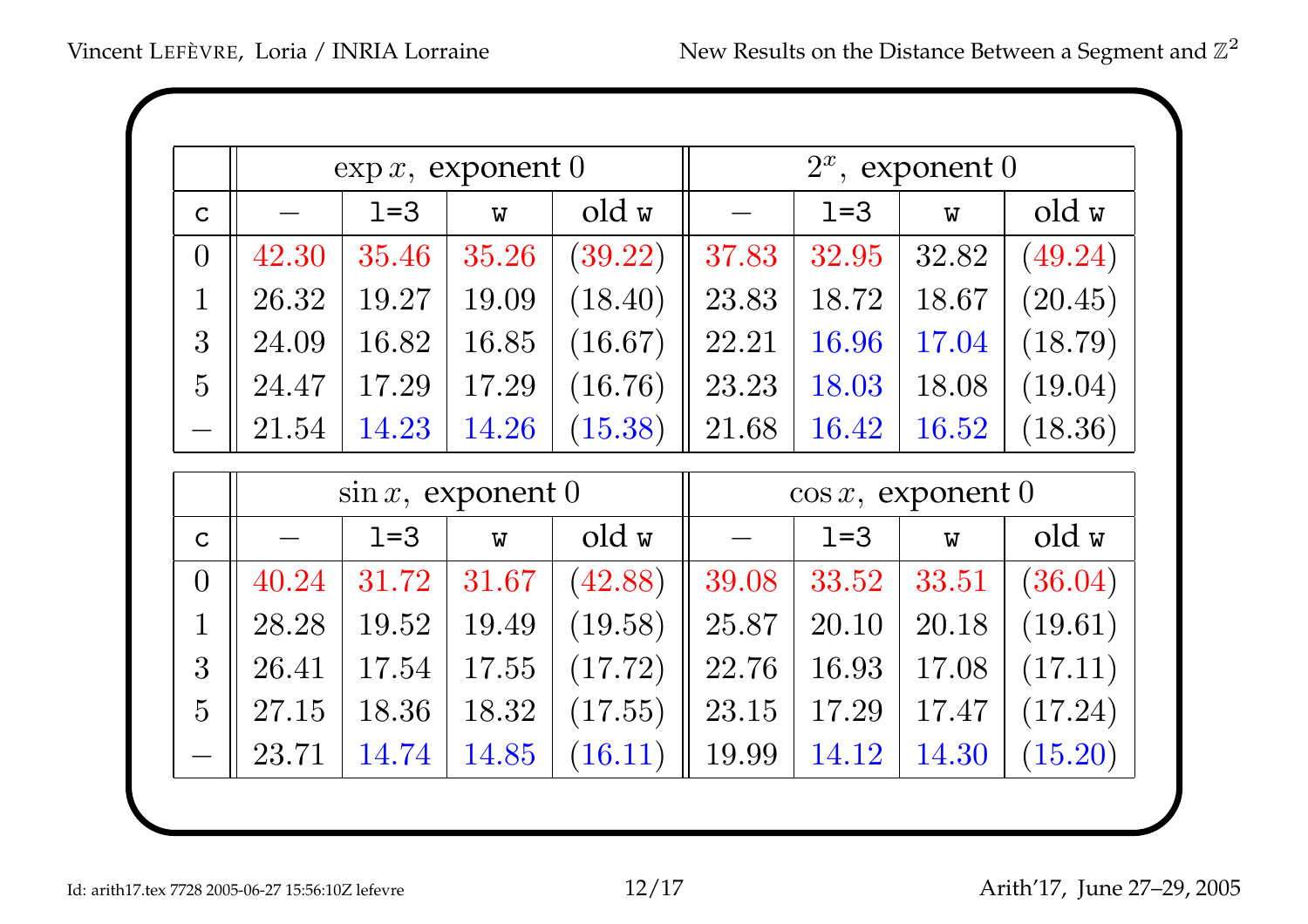|                |       | $\exp x$ , exponent - 6 |                         |         | $2^x$ , exponent – 6    |         |                           |         |
|----------------|-------|-------------------------|-------------------------|---------|-------------------------|---------|---------------------------|---------|
| $\mathsf{C}$   |       | $1=3$                   | W                       | old w   |                         | $1 = 3$ | $\boldsymbol{\mathrm{W}}$ | old w   |
| $\overline{0}$ | 18.29 | 18.15                   | 18.09                   | (59.08) | 21.42                   | 21.31   | 21.27                     | (81.95) |
| $\mathbf 1$    | 12.54 | 12.52                   | 12.51                   | (18.05) | 13.27                   | 13.18   | 13.16                     | (22.15) |
| 3              | 12.10 | 11.95                   | 11.86                   | (17.07) | 12.84                   | 12.91   | 12.68                     | (21.26) |
| $\overline{5}$ | 14.41 | 14.31                   | 14.16                   | (17.65) | 14.67                   | 14.56   | 14.54                     | (22.34) |
|                | 22.13 | 21.94                   | 21.97                   | (26.25) | 17.62                   | 17.40   | 17.44                     | (21.31) |
|                |       | $\sin x$ , exponent – 6 |                         |         | $\cos x$ , exponent – 6 |         |                           |         |
| $\mathsf{C}$   |       | $1 = 3$                 | $\overline{\mathsf{w}}$ | old w   |                         | $1=3$   | $\overline{W}$            | old w   |
| $\overline{0}$ | 15.74 | 15.56                   | 15.59                   | (16.21) | 15.61                   | 15.43   | 15.44                     | (19.10) |
| $\mathbf 1$    | 10.22 | 10.06                   | 10.10                   | (9.79)  | 10.72                   | 10.57   | 10.58                     | (10.74) |
| 3              | 9.45  | 9.25                    | 9.26                    | (9.33)  | 10.12                   | 9.99    | 10.04                     | (10.58) |
| $\overline{5}$ | 9.34  | 9.16                    | 9.20                    | (9.30)  | 10.50                   | 10.30   | 10.33                     | (10.72) |
|                | 314.8 | 314.3                   | 314.6                   | (369.9) | 161.3                   | 161.1   | 161.1                     | (188.6) |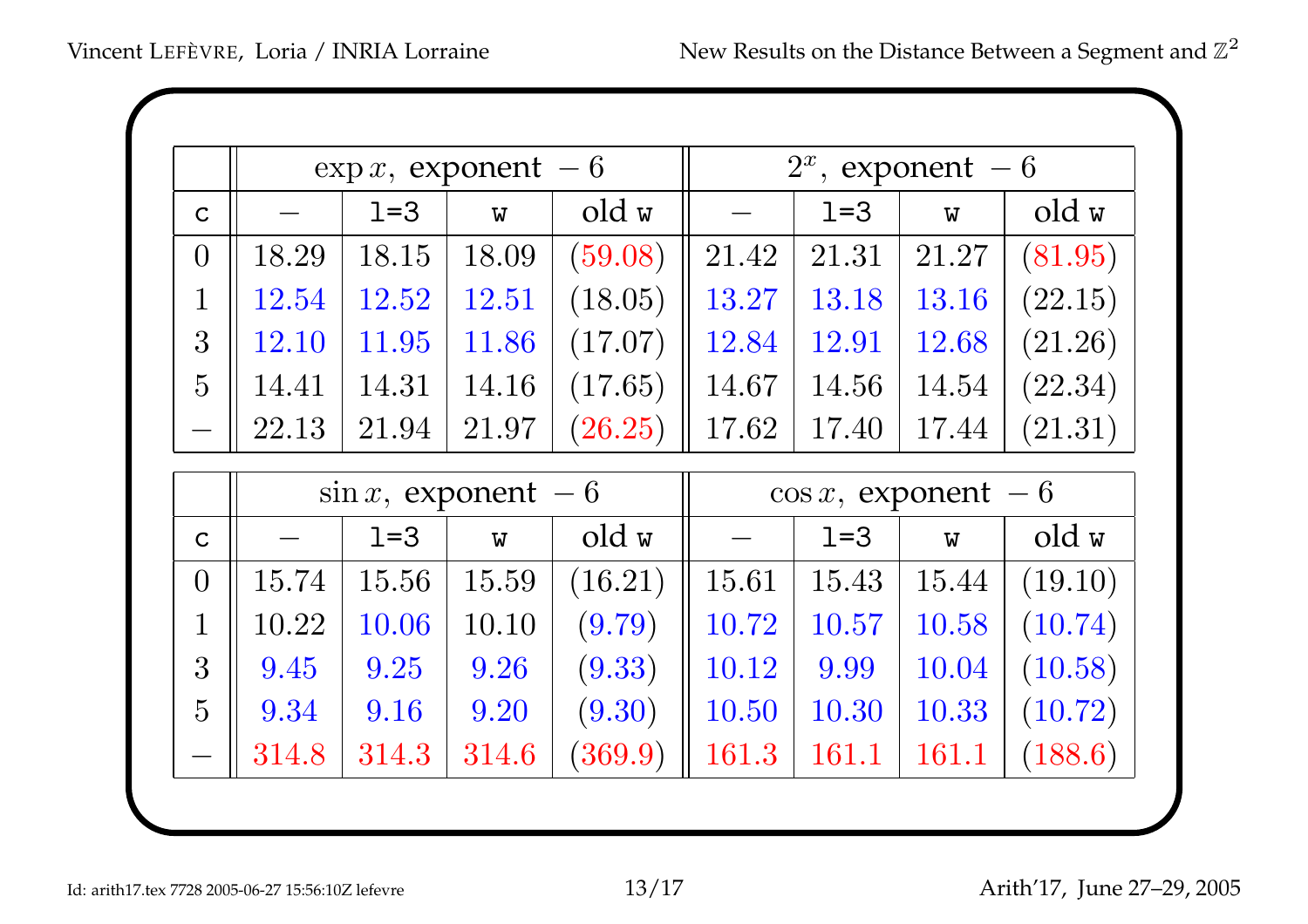|                | $\exp x$ , exponent 2 |       |      |         |  |  |  |  |  |  |  |
|----------------|-----------------------|-------|------|---------|--|--|--|--|--|--|--|
| $\overline{C}$ |                       | old w |      |         |  |  |  |  |  |  |  |
| $\Omega$       | 43.55                 | 11.39 | 9.63 | (11.00) |  |  |  |  |  |  |  |
| $\mathbf{1}$   | 40.00                 | 6.36  | 5.43 | (5.28)  |  |  |  |  |  |  |  |
| 3              | 39.37                 | 5.40  | 4.73 | (4.61)  |  |  |  |  |  |  |  |
| $\overline{5}$ | 39.47                 | 5.61  | 4.86 | (4.71)  |  |  |  |  |  |  |  |
|                | 38.82                 | 4.56  | 4.11 | (4.26)  |  |  |  |  |  |  |  |

Note: the domain is <sup>4</sup> times as small as in the previous tables.

On the next slide:  $\exp x$ , with  $x\approx \log(4)$ , so that  $a$  is very close to a "simple" rational number. . .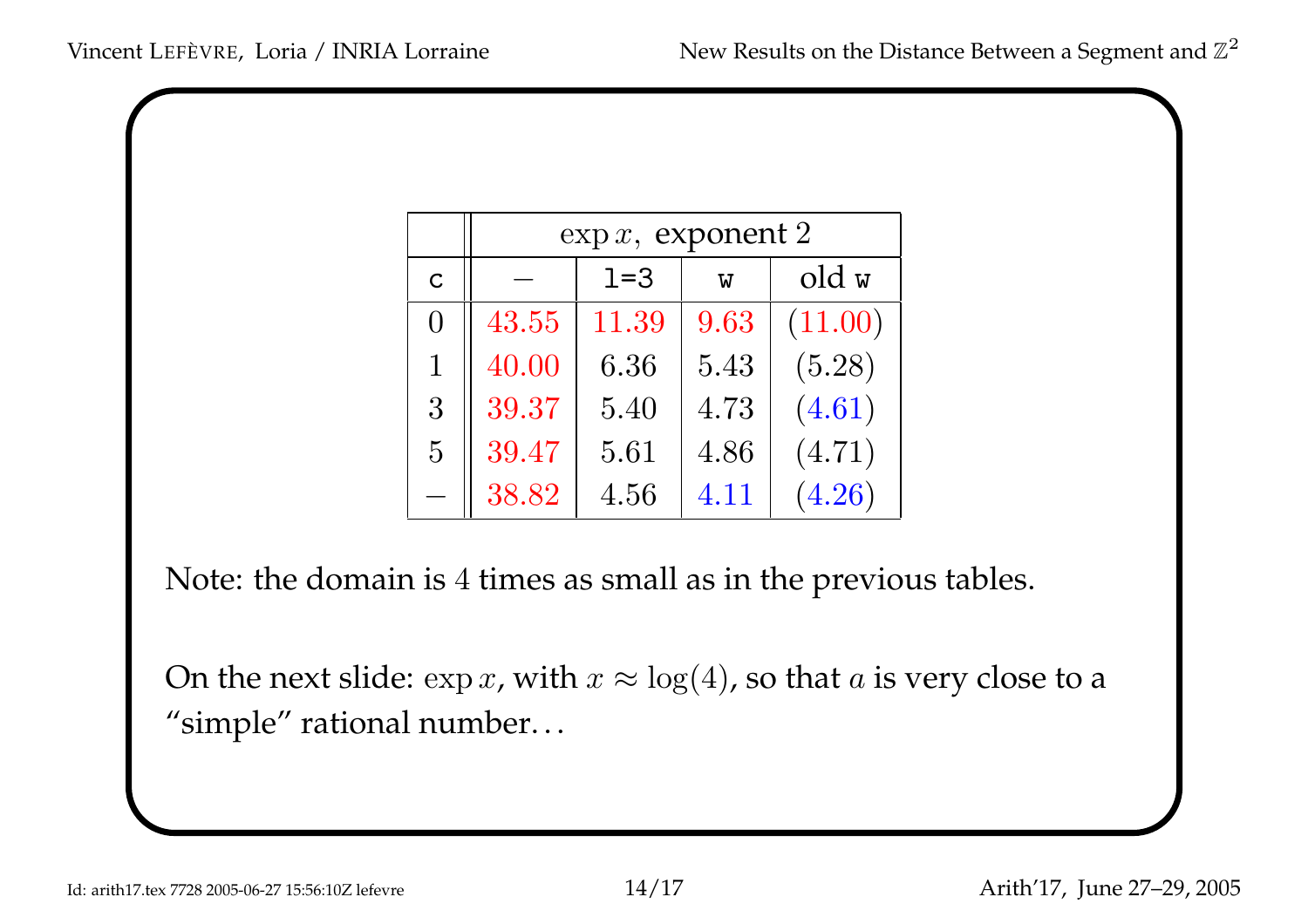|                |       |                | interval 50616            |         | interval 50624 |         |                         |                       |
|----------------|-------|----------------|---------------------------|---------|----------------|---------|-------------------------|-----------------------|
| $\mathsf{C}$   |       | $1=3$          | $\overline{\mathsf{W}}$   | old w   |                | $1 = 3$ | $\overline{\mathbf{W}}$ | old w                 |
| $\theta$       | 1.79  | 1.12           | 1.15                      | (1.15)  | 1.67           | 1.06    | 1.03                    | (1.03)                |
| $\mathbb{1}$   | 1.44  | 0.81           | 0.78                      | (0.79)  | 1.37           | 0.77    | 0.77                    | (0.73)                |
| 3              | 1.40  | 0.77           | 0.78                      | (0.77)  | 1.35           | 0.72    | 0.72                    | (0.70)                |
| $\overline{5}$ | 1.39  | 0.76           | 0.76                      | (0.72)  | 1.35           | 0.73    | 0.70                    | (0.68)                |
|                | 20.63 | 20.70          | 20.15                     | (24.53) | 40.42          | 40.54   | 40.19                   | $\left( 48.72\right)$ |
|                |       | interval 50632 |                           |         | interval 50640 |         |                         |                       |
| $\mathsf{C}$   |       | $1 = 3$        | $\boldsymbol{\mathrm{W}}$ | old w   |                | $1 = 3$ | $\overline{\mathbf{W}}$ | old w                 |
| $\overline{0}$ | 1.15  | 0.59           | 7.72                      | (1653)  | 1.24           | 0.87    | 4.70                    | (708)                 |
| $\overline{1}$ | 1.09  | 0.56           | 1.75                      | (279)   | 1.05           | 0.70    | 1.35                    | (120)                 |
| 3              | 1.10  | 0.58           | 1.69                      | (259)   | 1.04           | 0.66    | 1.31                    | (111)                 |
| $\overline{5}$ | 1.04  | 0.55           | 1.68                      | (259)   | 1.03           | 0.64    | 1.26                    | (111)                 |
|                | 230   | 230            | 230                       | (323)   | 102            | 103     | 103                     | (137)                 |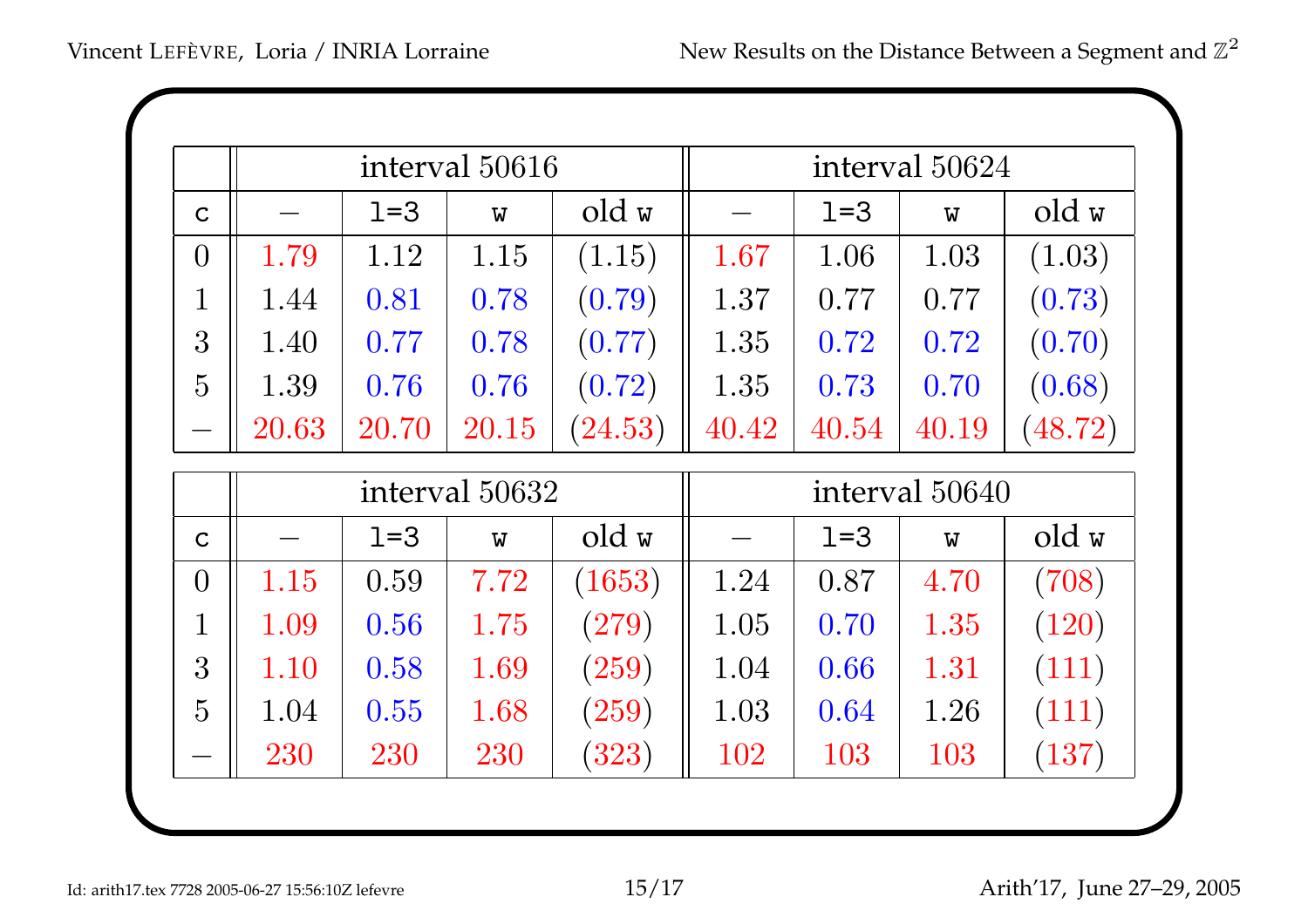# Comparison with SLZ (wc1r22),  $2^{40}$  Points

test32f: old algorithm, with divisions, and split into 8 subintervals (-1=3) in case of failure, i.e. if the lower bound  $d$  is too small.

| program | interv.        | #bits | rounding | lepuid    | $\partial$ | marie |
|---------|----------------|-------|----------|-----------|------------|-------|
| test32f | $[1/2,\ldots]$ | 64    |          | 23.8      | 81.8       | 11.5  |
| test32f | $[1/2,\ldots]$ | 65    | D & N    | 23.5      | 80.8       | 11.4  |
| test32f | $[1,\ldots]$   | 64    |          | 26.6      | 86.8       | 13.2  |
| test32f | $ 1,\ldots $   | 65    | D & N    | 23.9      | 77.5       | 11.7  |
| wclr22  | $-1/2,$        | 64    | N        | $26 - 28$ | 111        | 12.4  |

 $D \rightarrow$  for directed rounding modes;  $N \rightarrow$  for rounding to nearest. Machines: lepuid: Athlon; ay: PPC G4; marie: Opteron (MEDICIS).